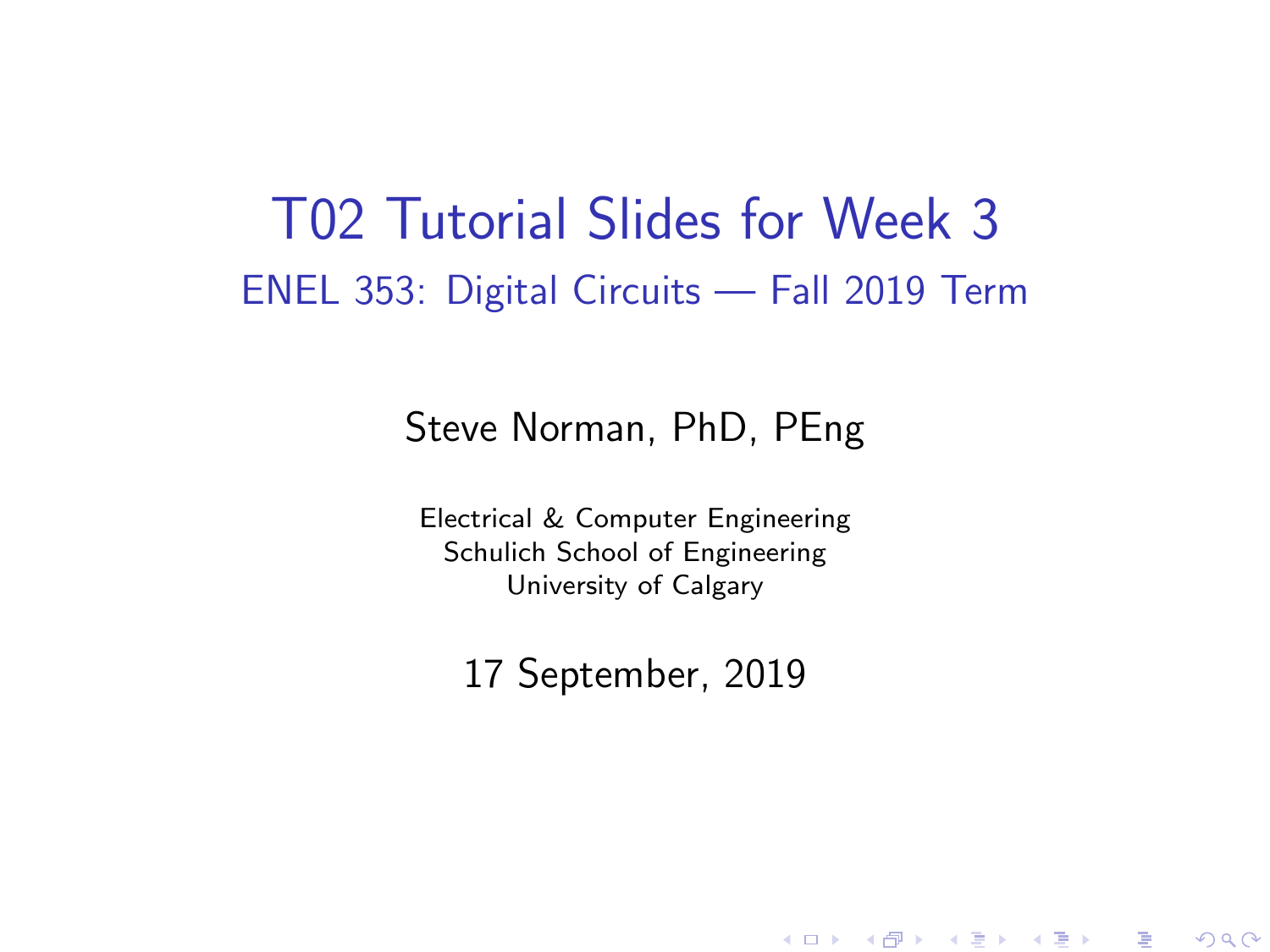# Tutorials in ENEL 353

Some tutorials, like today's, will be used for review and example problems.

Other tutorials, 5 in total, will be used for 50-minute quizzes. Each quiz counts for 3% of your course grade.

The first quiz is next week, September 24.

Dates of all the other quizzes will be announced well in advance.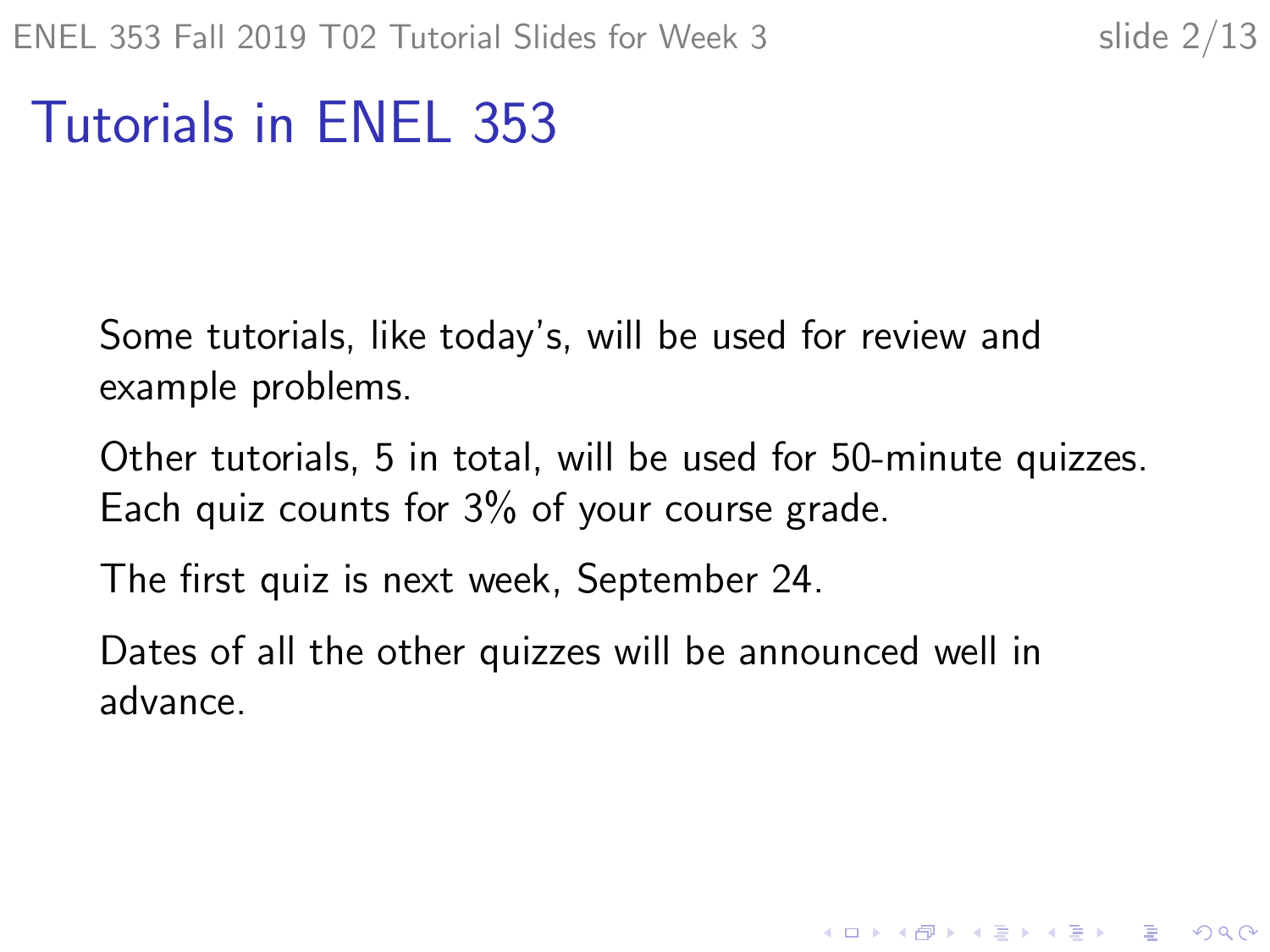**Kロトメ部トメミトメミト ミニのQC** 

### Exercise 1

#### Complete the table . . .

|                |      |   | $\alpha$ decimal binary hex decimal binary |      | hex |
|----------------|------|---|--------------------------------------------|------|-----|
|                | 0000 | N | 8                                          | 1000 | 8   |
| 1              | 0001 | 1 |                                            |      |     |
| $\overline{2}$ | 0010 | 2 | 10                                         |      |     |
| 3              |      |   | 11                                         |      |     |
|                |      |   | 12                                         |      |     |
| 5              |      |   | 13                                         |      |     |
| 6              |      |   | 14                                         |      |     |
|                |      |   | 15                                         |      |     |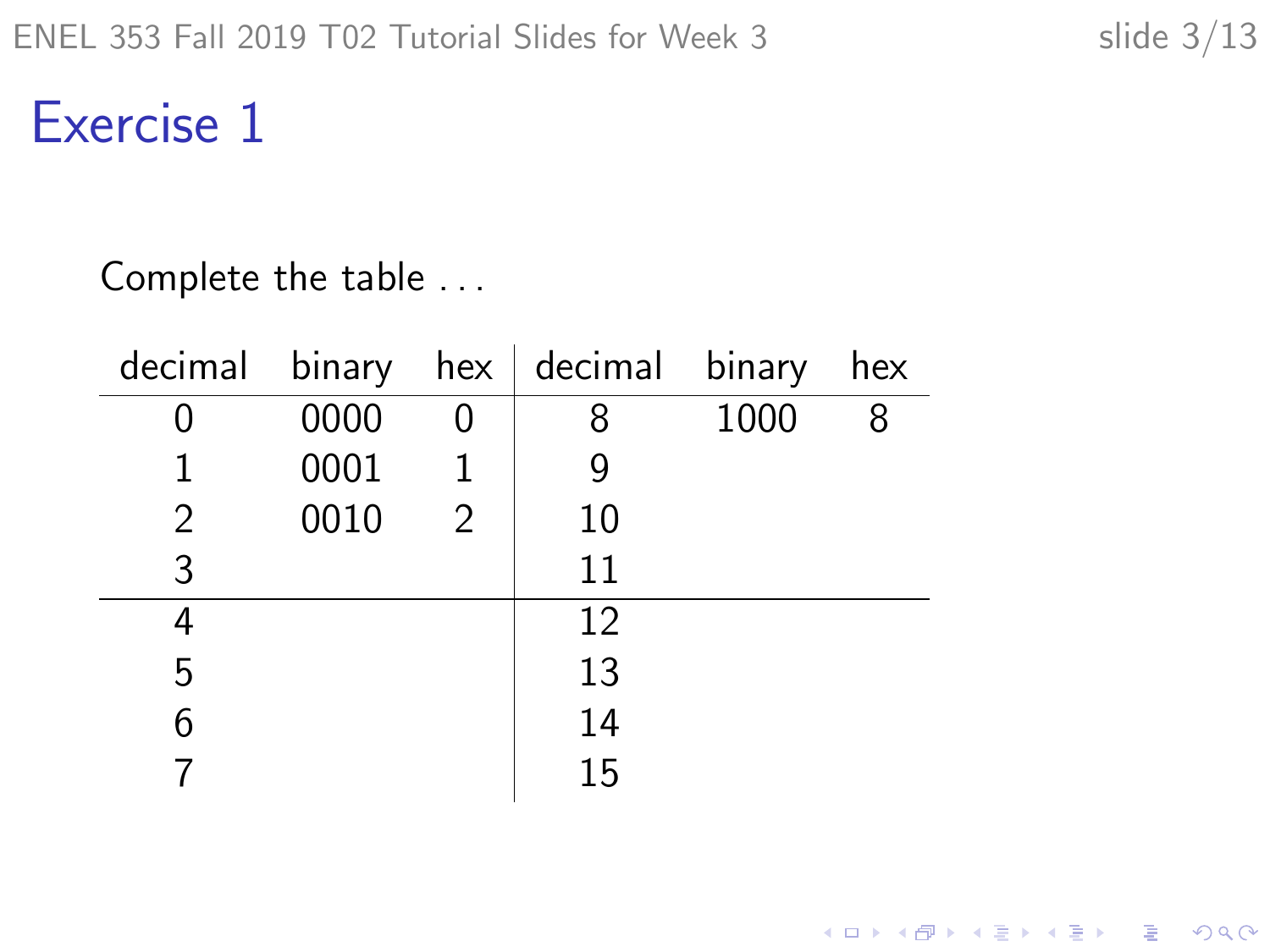Exercise 2

Complete the table.

(It's really useful to have these powers of two memorized! It's a good idea to practice writing out the table until it becomes automatic.)

| Ν              | $2^N$  |  |
|----------------|--------|--|
| $\mathbf{0}$   |        |  |
|                |        |  |
| $\frac{1}{2}$  | 2<br>4 |  |
|                | 8      |  |
|                |        |  |
| $\frac{1}{4}$  |        |  |
| 6              |        |  |
| $\overline{7}$ |        |  |
| $\overline{8}$ |        |  |
| 9              |        |  |
| 10             |        |  |
| 11             |        |  |
| 12             |        |  |

K ロ ▶ K 個 ▶ K 할 ▶ K 할 ▶ 이 할 → 9 Q Q →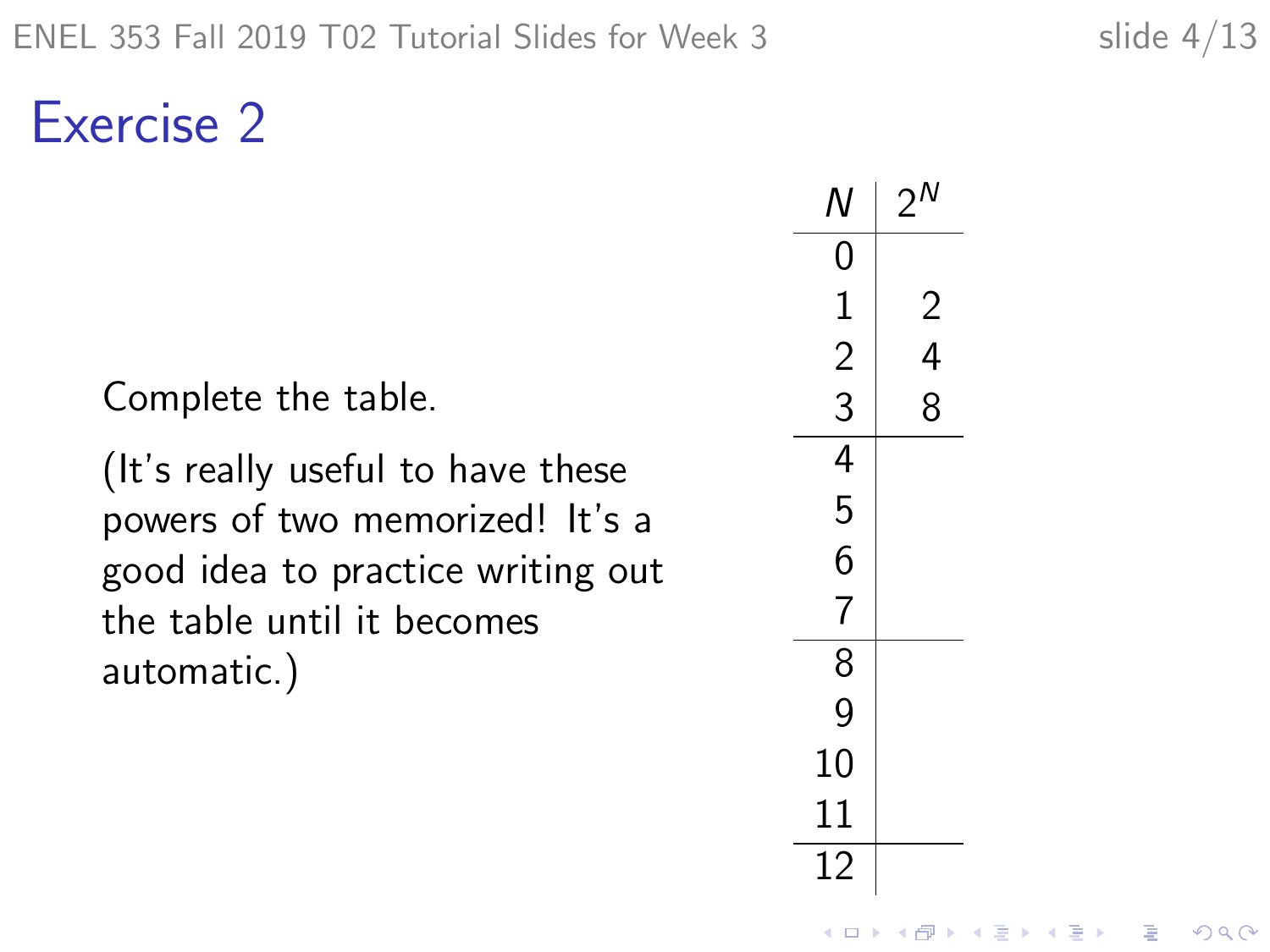# Review of number systems

Number layout: Each  $d_k$  is a **digit** ...

$$
d_N d_{N-1} \cdots d_1 d_0 \cdot d_{-1} d_{-2} \cdots d_{-P}
$$

Integer part:  $d_N d_{N-1} \cdots d_1 d_0$ 

Fraction part:  $0. d_{-1}d_{-2} \cdots d_{-P}$ 

Each digit belongs to the set  $\{0, 1, \ldots, r-1\}$  where r is the radix or base of the system.

Radix ten corresponds to the **decimal** system, which is what humans use in daily life.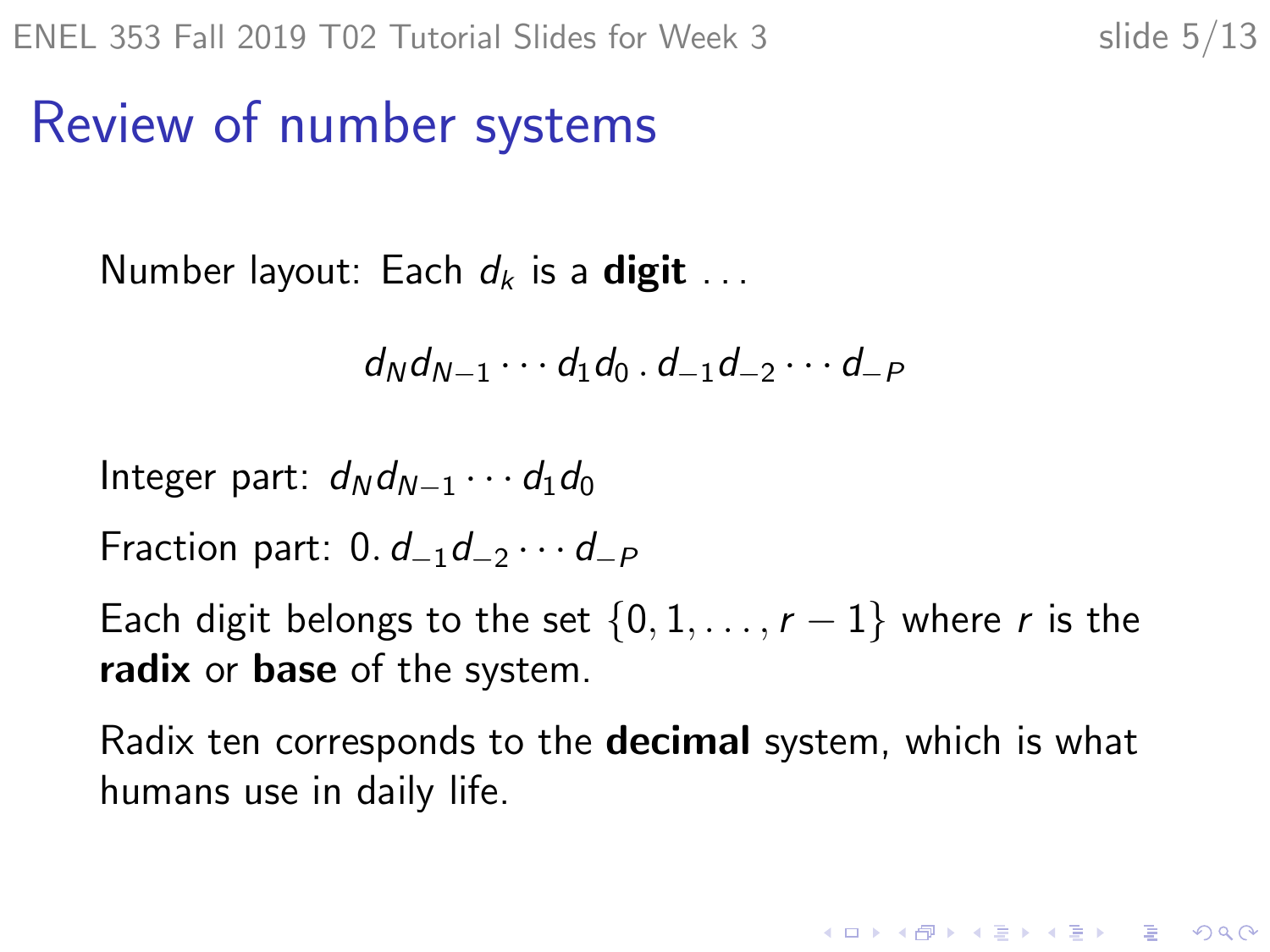#### Review of number system conversions

Radix  $r$  to decimal: Use the power series formula ...



**Exercise 3:** Convert  $2D.8<sub>16</sub>$  to decimal.

**Exercise 4:** Convert  $2102<sub>3</sub>$  to decimal. (Don't expect to see radix 3 ever again in ENEL 353!)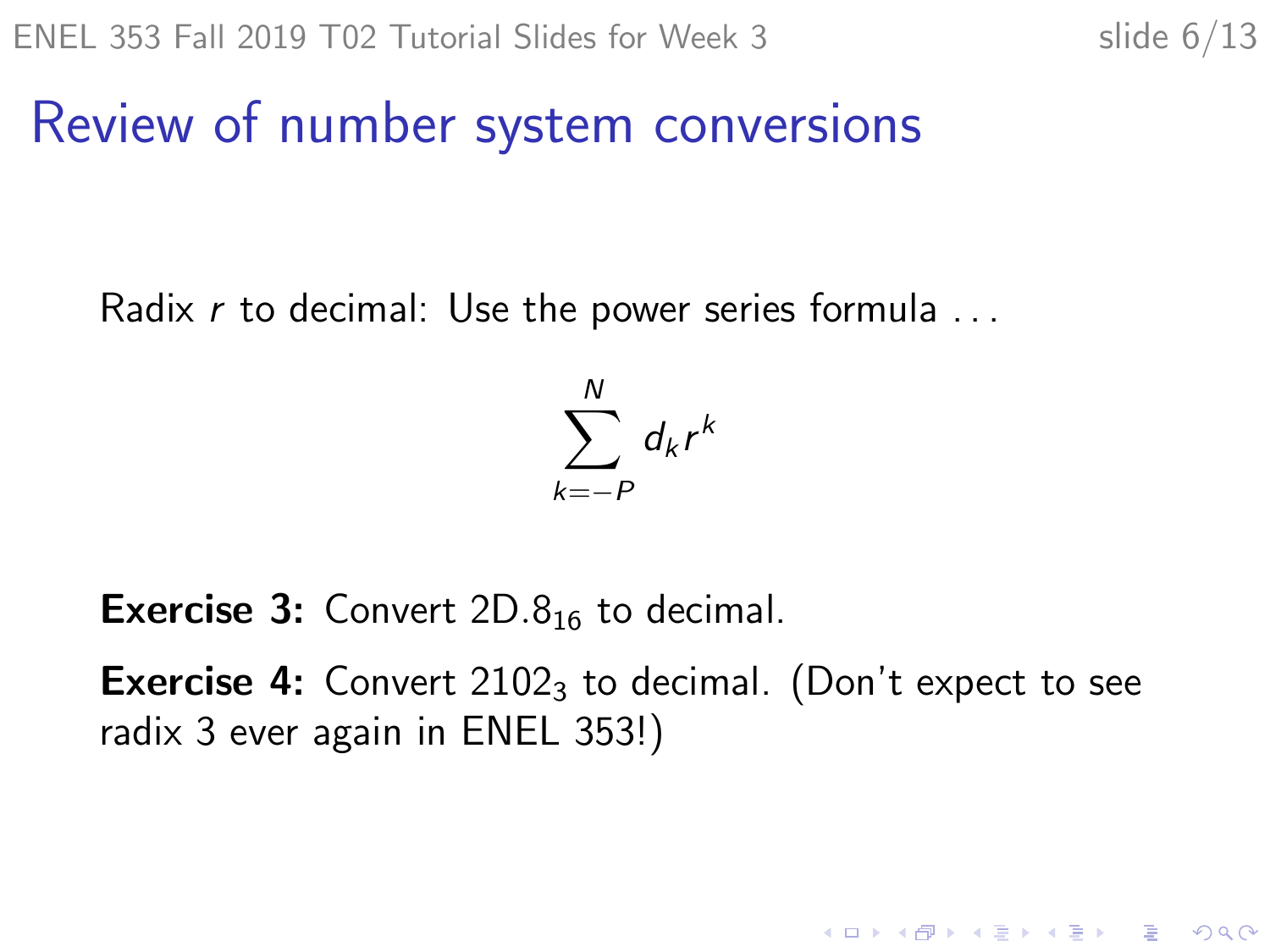KID KA KERKER KID KO

# Review of number system conversions

Decimal **integer** to radix  $r$ : Do repeated division by  $r$ ; digits are remainders from the divisions.

**Exercise 5:** Convert  $26_{10}$  to radix 2.

(Decimal fraction to radix  $r$ : Do repeated multiplication by  $r$ ; digits are **integer parts** from the multiplications. Knowledge of the algorithm for fractions is **optional** in ENEL 353.)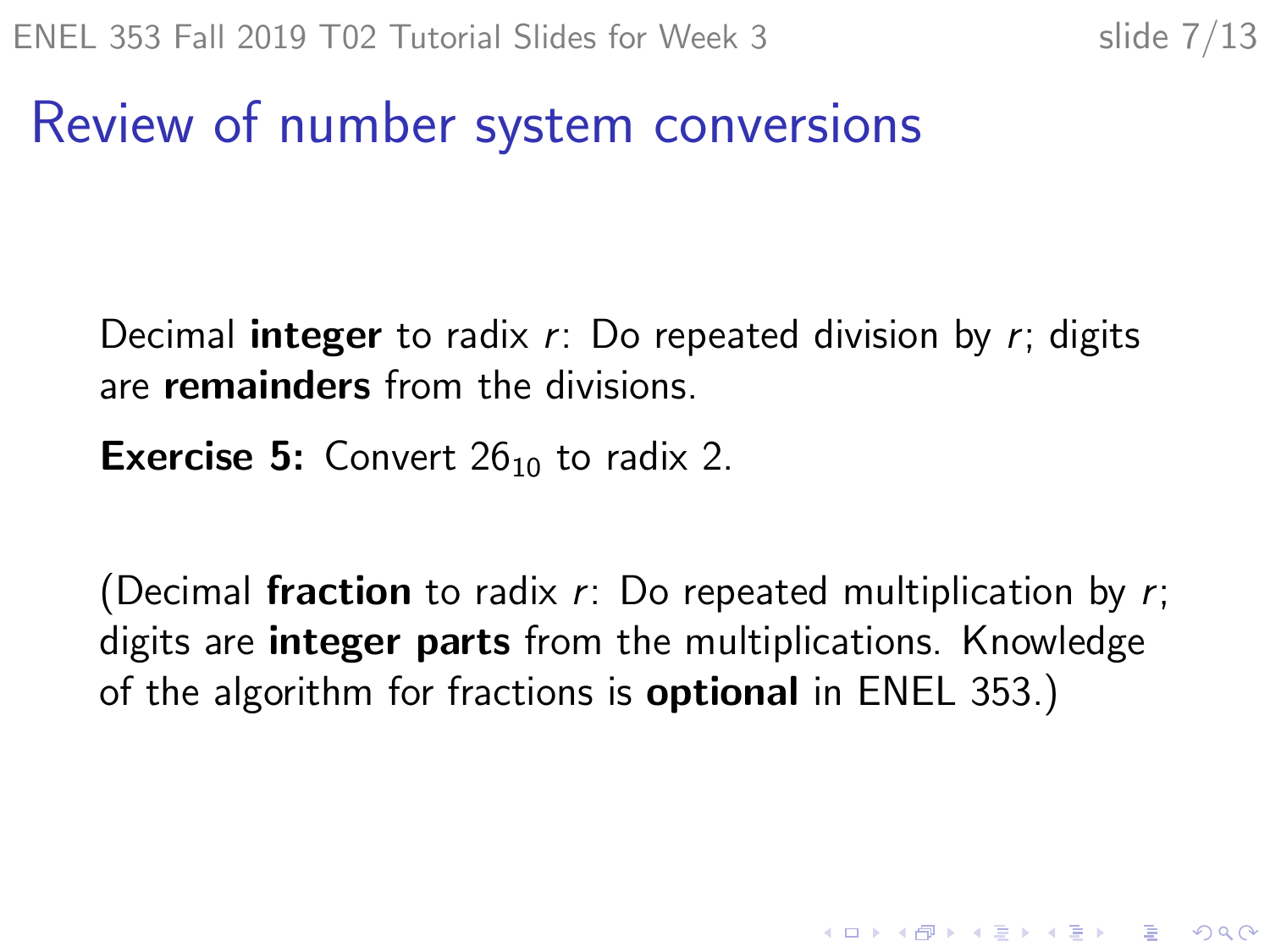ENEL 353 Fall 2019 T02 Tutorial Slides for Week 3 slide  $8/13$ 

Octal (radix 8) and hexadecimal (radix 16) number systems

**Exercise 6:** Convert  $253_8$  and  $10B_{16}$  to decimal.

**Exercise 7:** Convert  $75_{10}$  to octal, binary, and hex.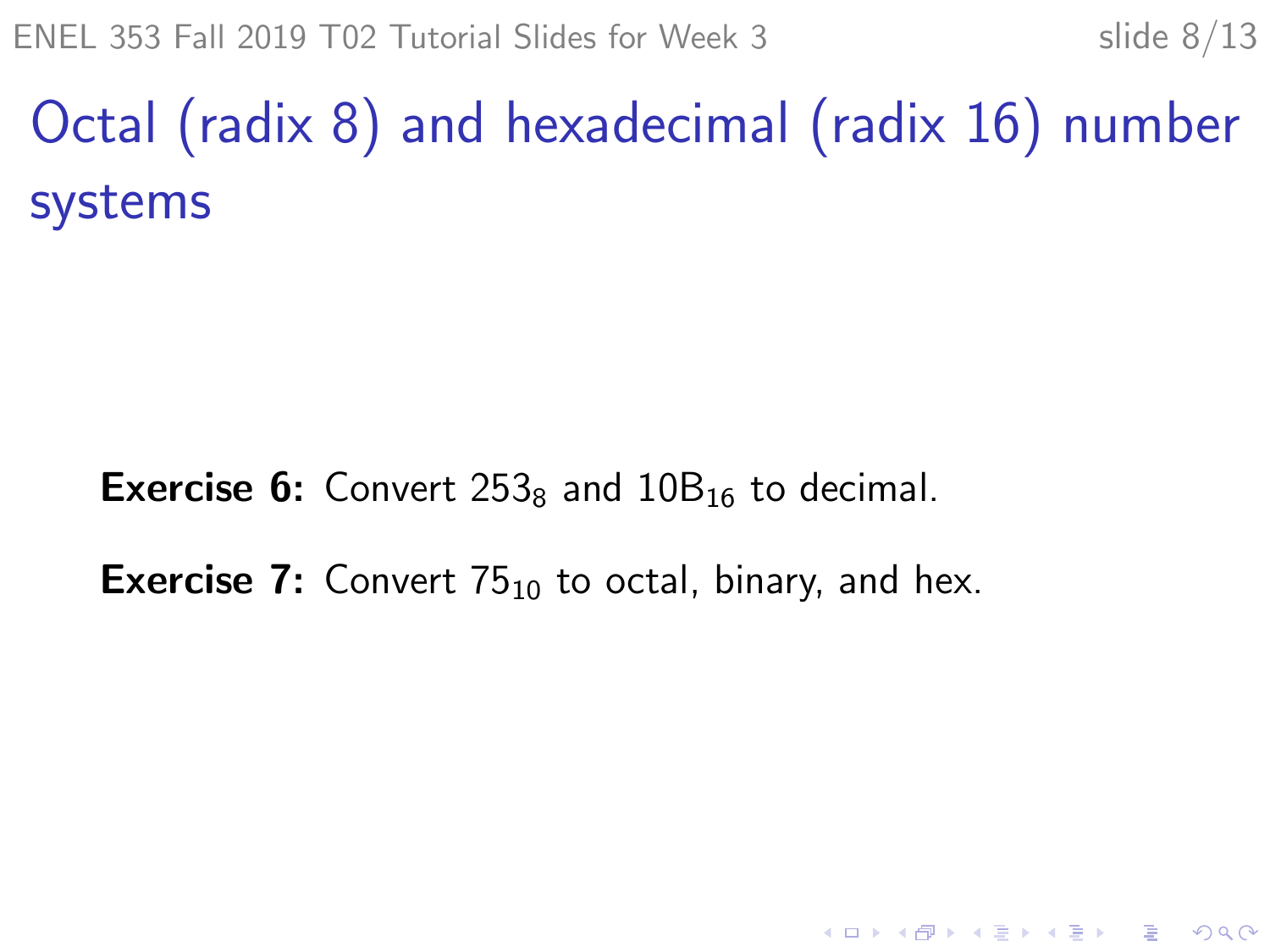KID KA KERKER KID KO

# Signed and unsigned number systems

#### Signed and *unsigned* are words used to describe **number** systems, but NOT individual numbers or bit patterns.

Signed systems include negative numbers, zero, and positive numbers.

Unsigned systems have only zero and positive numbers.

Two different systems for signed integers are sign/magnitude and two's complement. In both systems, the MSB is the sign bit: 1 means negative.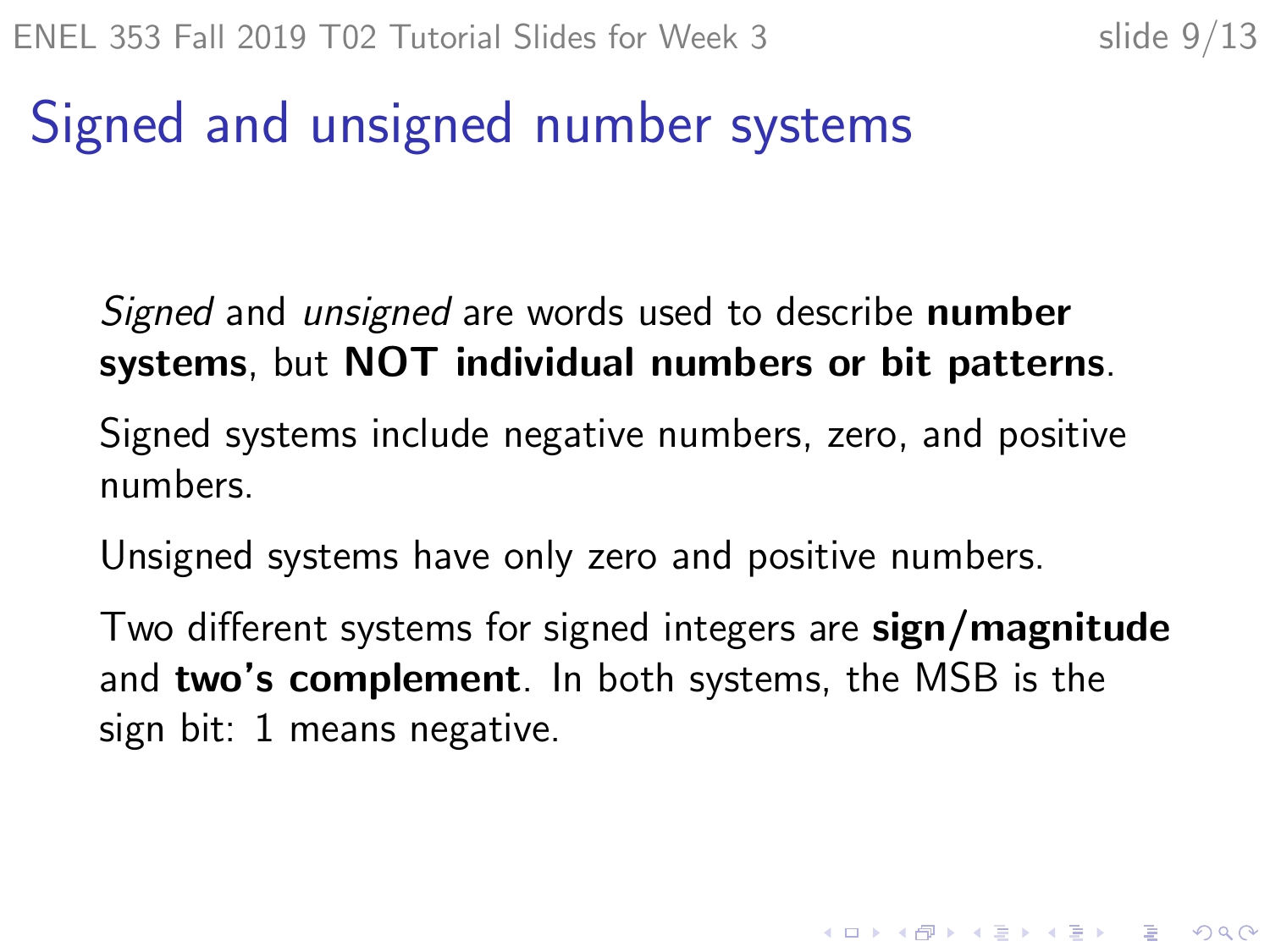# Unsigned binary addition

Rules for adding three 1−bit values to produce a 2−bit sum know these rules!

$$
0 + 0 + 0 = 0
$$
  
\n
$$
0 + 0 + 1 = 0
$$
  
\n
$$
0 + 1 + 0 = 0
$$
  
\n
$$
0 + 1 + 1 = 1
$$
  
\n
$$
1 + 0 + 0 = 0
$$
  
\n
$$
1 + 0 + 1 = 1
$$
  
\n
$$
1 + 1 + 0 = 1
$$
  
\n
$$
1 + 1 + 1 = 1
$$
  
\n
$$
1 + 1 + 1 = 1
$$
  
\n
$$
1 + 1 + 1 = 1
$$
  
\n
$$
1 + 1 + 1 = 1
$$
  
\n
$$
1 + 1 + 1 = 1
$$
  
\n
$$
2 + 1 = 1
$$
  
\n
$$
2 + 1 = 1
$$
  
\n
$$
2 + 1 = 1
$$
  
\n
$$
3 + 1 = 1
$$
  
\n
$$
3 + 1 = 1
$$
  
\n
$$
4 + 1 = 1
$$
  
\n
$$
3 + 1 = 1
$$
  
\n
$$
4 + 1 = 1
$$
  
\n
$$
4 + 1 = 1
$$
  
\n
$$
4 + 1 = 1
$$
  
\n
$$
5 + 1 = 1
$$
  
\n
$$
6 + 1 = 1
$$
  
\n
$$
6 + 1 = 1
$$
  
\n
$$
5 + 1 = 1
$$
  
\n
$$
6 + 1 = 1
$$
  
\n
$$
6 + 1 = 1
$$
  
\n
$$
1 = 1
$$
  
\n
$$
1 = 1
$$
  
\n
$$
2 = 1
$$
  
\n
$$
3 + 1 = 1
$$
  
\n
$$
-1 = 1
$$
  
\n
$$
-1 = 1
$$
  
\n
$$
-1 = 1
$$
  
\n
$$
-1 = 1
$$
  
\n
$$
-1 = 1
$$
  
\n
$$
-1 = 1
$$
  
\n
$$
-1 = 1
$$
  
\n
$$
-1 = 1
$$

Exercise 8: Compute the results of these 4-bit unsigned additions . . .  $1011_2 + 0010_2$ 

 $0101_2 + 1110_2$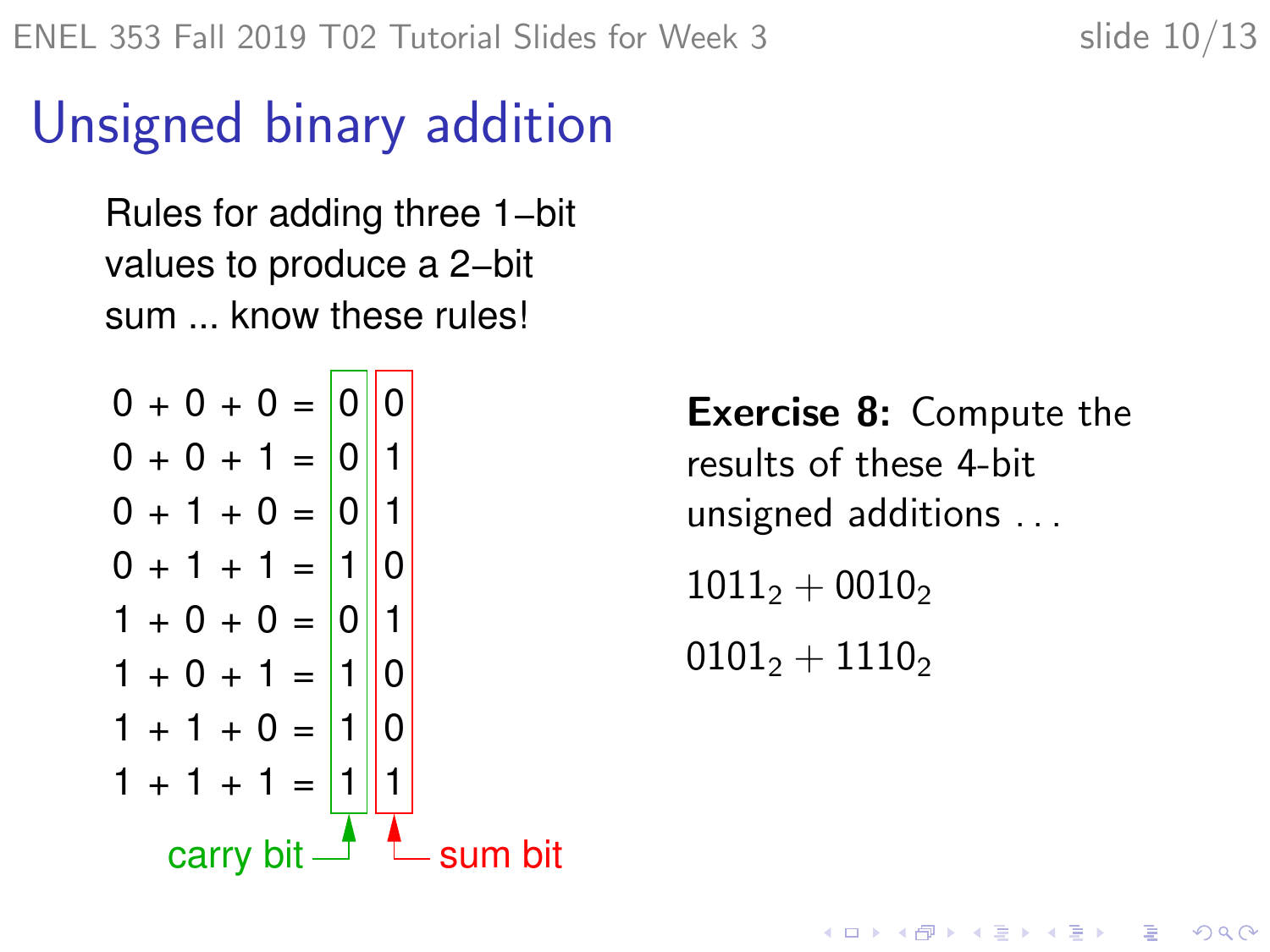KID KA KERKER KID KO

# Two's complement negation rule

To negate a two's-complement number, invert all the bits, then add 1 using unsigned binary addition.

**Exercise 9:** 0101 is the 4-bit two's-complement representation of  $+5_{10}$ . What is the 4-bit two's-complement representation of  $-5<sub>10</sub>$ ?

**Exercise 10:** 1100 is the 4-bit two's-complement representation of  $-4_{10}$ . Find the 4-bit two's-complement representation of  $+4_{10}$  using two's-complement negation.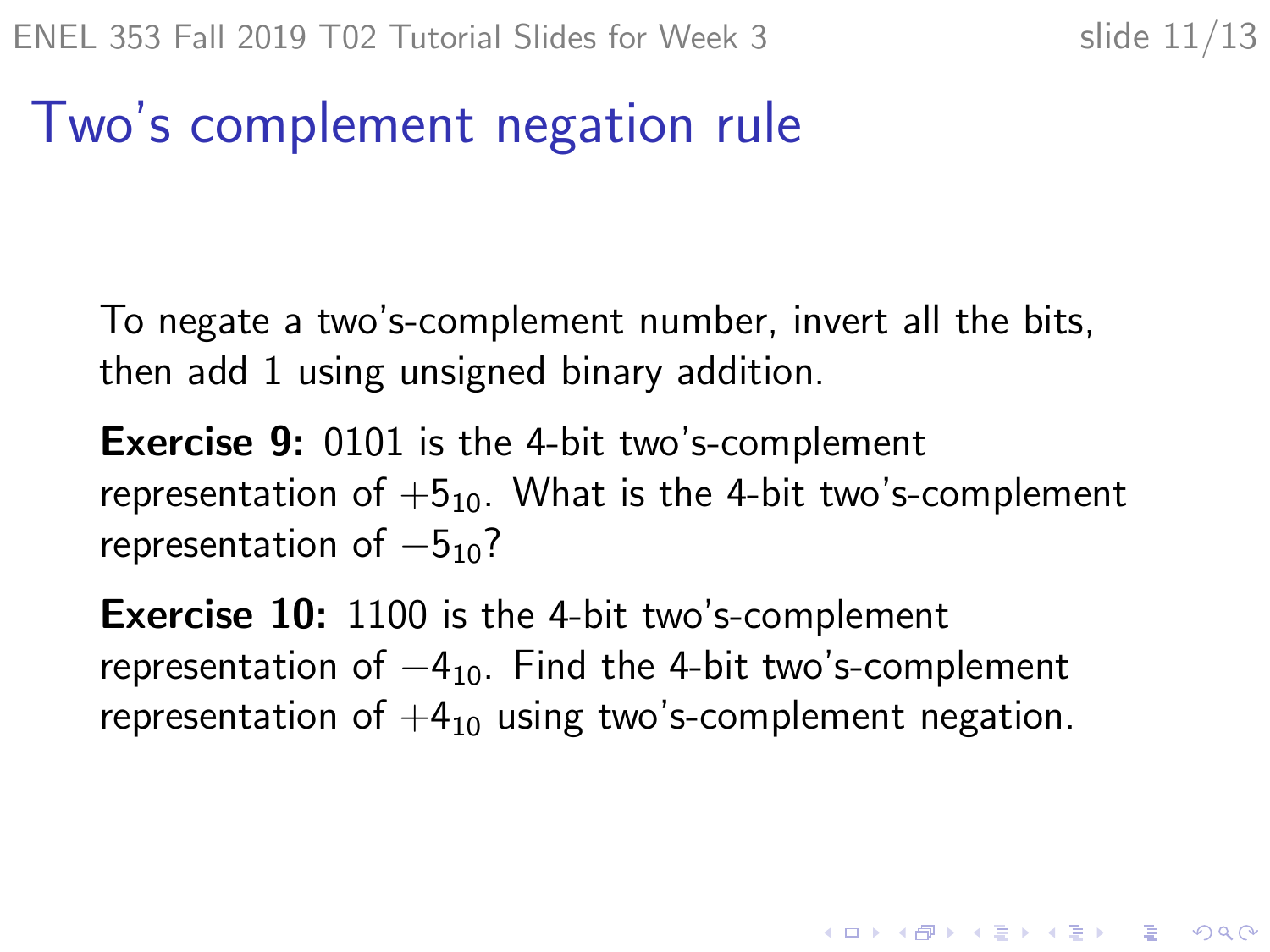# To know what a bit pattern means, you have to know what number system is in use!

**Exercise 11:** Find decimal values corresponding to the bit pattern 101100, viewed as

- $\triangleright$  6-bit unsigned,
- $\triangleright$  6-bit sign/magnitude,
- $\blacktriangleright$  and 6-bit two's-complement.